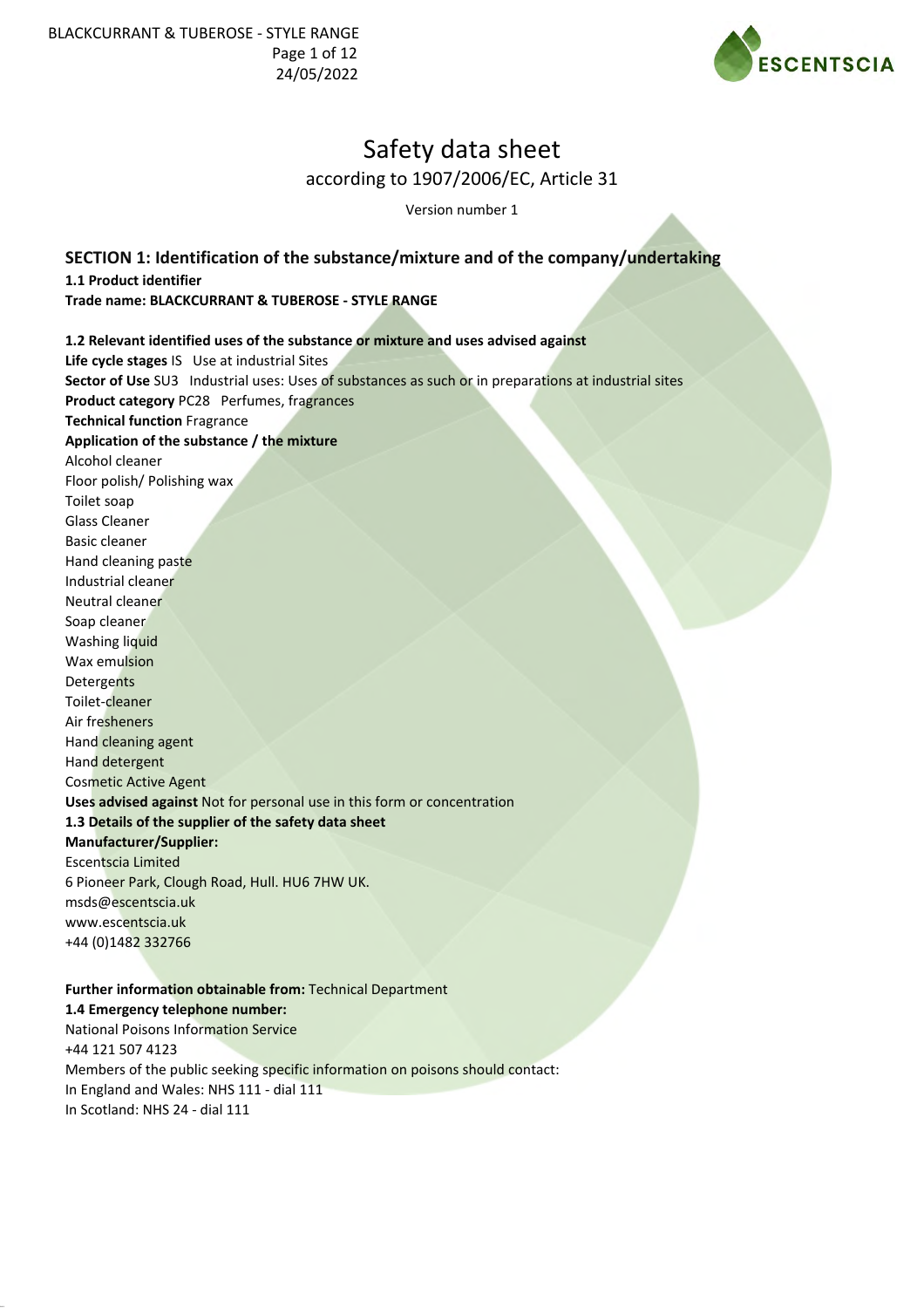

Version number 1

# **SECTION 2: Hazards identification**

**2.1 Classification of the substance or mixture Classification according to Regulation (EC) No 1272/2008**



Aquatic Chronic 2 H411 Toxic to aquatic life with long lasting effects.



Skin Irrit. 2 H315 Causes skin irritation.

Eye Irrit. 2 H319 Causes serious eye irritation.

Skin Sens. 1 H317 May cause an allergic skin reaction.

## **2.2 Label elements**

**Labelling according to Regulation (EC) No 1272/2008** The product is classified and labelled according to the GB CLP regulation. **Hazard pictograms**



**Signal word** Warning

#### **Hazard-determining components of labelling:**

| 1-(1,2,3,4,5,6,7,8-Octahydro-2,3,8,8-tetramethyl-2-naphthalenyl)ethanone (Iso-E super) |
|----------------------------------------------------------------------------------------|
| (R)-p-mentha-1,8-diene                                                                 |
| Hydroxycitronellal                                                                     |
| dl-Citronellol                                                                         |
| isoeugenol                                                                             |
| 4-tert-butylcyclohexyl acetate                                                         |
| Coumarin                                                                               |
| geraniol                                                                               |
| Hydroxycitronellal-methyl anthranilate (Schiff base)                                   |
| Nerol                                                                                  |
| <b>Hazard statements</b>                                                               |
| H315 Causes skin irritation.                                                           |
| H319 Causes serious eye irritation.                                                    |
| H317 May cause an allergic skin reaction.                                              |
| H411 Toxic to aquatic life with long lasting effects.                                  |
| <b>Precautionary statements</b>                                                        |
| If medical advice is needed, have product container or label at hand.<br>P101          |
| P102<br>Keep out of reach of children.                                                 |
| P103<br>Read carefully and follow all instructions.                                    |

- P261 Avoid breathing dust/fume/gas/mist/vapours/spray.
- P273 Avoid release to the environment.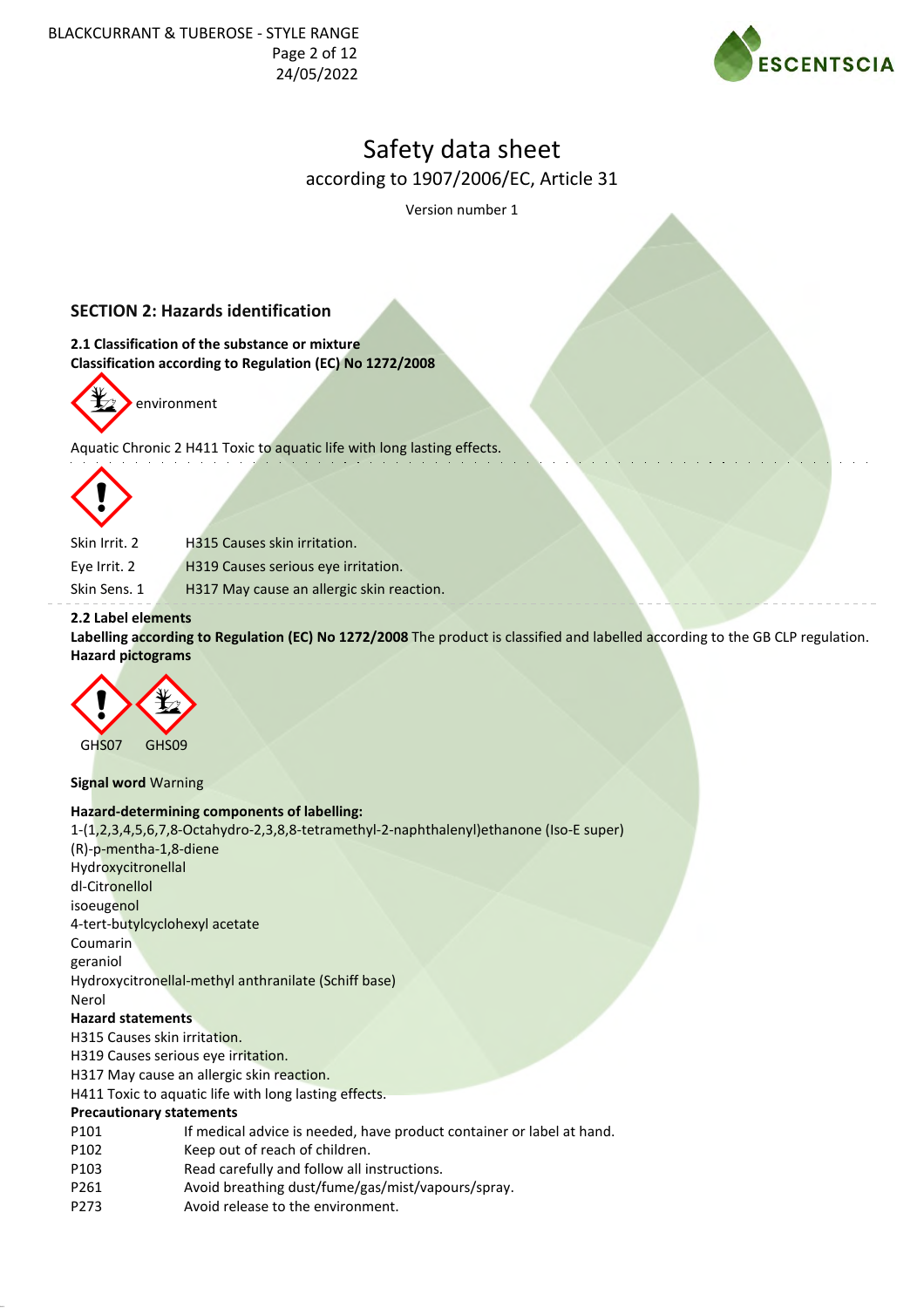

Version number 1

| P280                                          | Wear protective gloves / eye protection / face protection.<br>P305+P351+P338 IF IN EYES: Rinse cautiously with water for several minutes. Remove contact lenses, if present and easy to do.<br>Continue rinsing. |                  |
|-----------------------------------------------|------------------------------------------------------------------------------------------------------------------------------------------------------------------------------------------------------------------|------------------|
| P333+P313<br>P501                             | If skin irritation or rash occurs: Get medical advice/attention.<br>Dispose of contents/container in accordance with local/regional/national/international regulations.                                          |                  |
| 2.3 Other hazards                             | <b>Results of PBT and vPvB assessment</b>                                                                                                                                                                        |                  |
| PBT: Not applicable.<br>vPvB: Not applicable. |                                                                                                                                                                                                                  |                  |
|                                               | <b>SECTION 3: Composition/information on ingredients</b>                                                                                                                                                         |                  |
|                                               | 3.2 Chemical characterisation: Mixtures<br>Description: Mixture of substances listed below with nonhazardous additions.                                                                                          |                  |
| <b>Dangerous components:</b>                  |                                                                                                                                                                                                                  |                  |
| CAS: 120-51-4                                 | Benzyl benzoate                                                                                                                                                                                                  | >25–≤50%         |
|                                               | EINECS: 204-402-9 <>>> Aquatic Chronic 2, H411; << $\langle$ Acute Tox. 4, H302                                                                                                                                  |                  |
| CAS: 60-12-8                                  | Phenethyl alcohol<br>EINECS: 200-456-2 < <a>(<a> Acute Tox. 4, H302; Eye Irrit. 2, H319</a></a>                                                                                                                  | $>2.5 - 10\%$    |
| CAS: 54464-57-2                               | 1-(1,2,3,4,5,6,7,8-Octahydro-2,3,8,8-tetramethyl-2-naphthalenyl)ethanone (Iso-E super)<br>EINECS: 259-174-3 (2) Aquatic Chronic 1, H410; (2) Skin Irrit. 2, H315; Skin Sens. 1, H317                             | $>2.5 - 10\%$    |
| CAS: 5989-27-5                                | (R)-p-mentha-1,8-diene<br>EINECS: 227-813-5 > Flam. Liq. 3, H226; > Asp. Tox. 1, H304; + Aquatic Acute 1, H400; < > Skin Irrit. 2,                                                                               | $>2.5 - 10\%$    |
| CAS: 28219-61-6                               | H315; Skin Sens. 1B, H317; Aquatic Chronic 3, H412<br>2-ethyl-4-(2,2,3-trimethyl-3-cyclopenten-1-yl)-2-buten-1-ol (bagdanol)                                                                                     | $>2.5 - 10\%$    |
|                                               | EINECS: 248-908-8 < <a> Aquatic Chronic 1, H410; &lt;<a> <math>\langle \cdot \rangle</math> Eye Irrit. 2, H319</a></a>                                                                                           |                  |
| CAS: 1335-46-2                                | Methyl ionone (mixture of isomers)                                                                                                                                                                               | $≥0.25 - < 2.5%$ |
|                                               | EINECS: 215-635-0 < <a> Aquatic Chronic 2, H411; &lt;<a> <math>\Diamond</math> Skin Irrit. 2, H315; Eye Irrit. 2, H319</a></a>                                                                                   |                  |
| CAS: 107-75-5                                 | Hydroxycitronellal                                                                                                                                                                                               | ≥1–≤2.5%         |
|                                               | EINECS: 203-518-7 <>> Eye Irrit. 2, H319; Skin Sens. 1, H317                                                                                                                                                     |                  |
| CAS: 106-22-9                                 | dl-Citronellol                                                                                                                                                                                                   | ≥1-≤2.5%         |
| CAS: 32210-23-4                               | EINECS: 203-375-0 << >< >< << >Skin Irrit. 2, H315; Eye Irrit. 2, H319; Skin Sens. 1, H317<br>4-tert-butylcyclohexyl acetate                                                                                     | ≥1-≤2.5%         |
|                                               | EINECS: 250-954-9 (1) Skin Sens. 1, H317                                                                                                                                                                         |                  |
| CAS: 91-64-5                                  | Coumarin                                                                                                                                                                                                         | $\geq$ 1-<2.5%   |
|                                               | EINECS: 202-086-7 < <a> <a> Acute Tox. 4, H302; Skin Sens. 1B, H317; Aquatic Chronic 3, H412</a></a>                                                                                                             |                  |
| CAS: 106-24-1                                 | geraniol<br>EINECS: 203-377-1 > Eye Dam. 1, H318; 1> Skin Irrit. 2, H315; Skin Sens. 1, H317                                                                                                                     | $\geq 0.1 - 1\%$ |
| CAS: 89-43-0                                  | Hydroxycitronellal-methyl anthranilate (Schiff base)                                                                                                                                                             | $\geq 0.1 - 1\%$ |
|                                               | EINECS: 201-908-1 <<(>) Eye Irrit. 2, H319; Skin Sens. 1B, H317                                                                                                                                                  |                  |
| CAS: 106-25-2                                 | Nerol                                                                                                                                                                                                            | $\geq 0.1 - 1\%$ |
|                                               | EINECS: 203-378-7 < <a> <a> Skin 1, H317</a> Skin 2, H319; Skin Sens. 1, H317</a>                                                                                                                                |                  |
| CAS: 52474-60-9                               | 1-methyl-3-(4-methyl-3-pentenyl)cyclohex-3-ene-1-carbaldehyde (precyclemone B)<br>EINECS: 257-941-7 $\leftrightarrow$ Aquatic Acute 1, H400; Aquatic Chronic 1, H410                                             | ≥0.025 -< 0.25%  |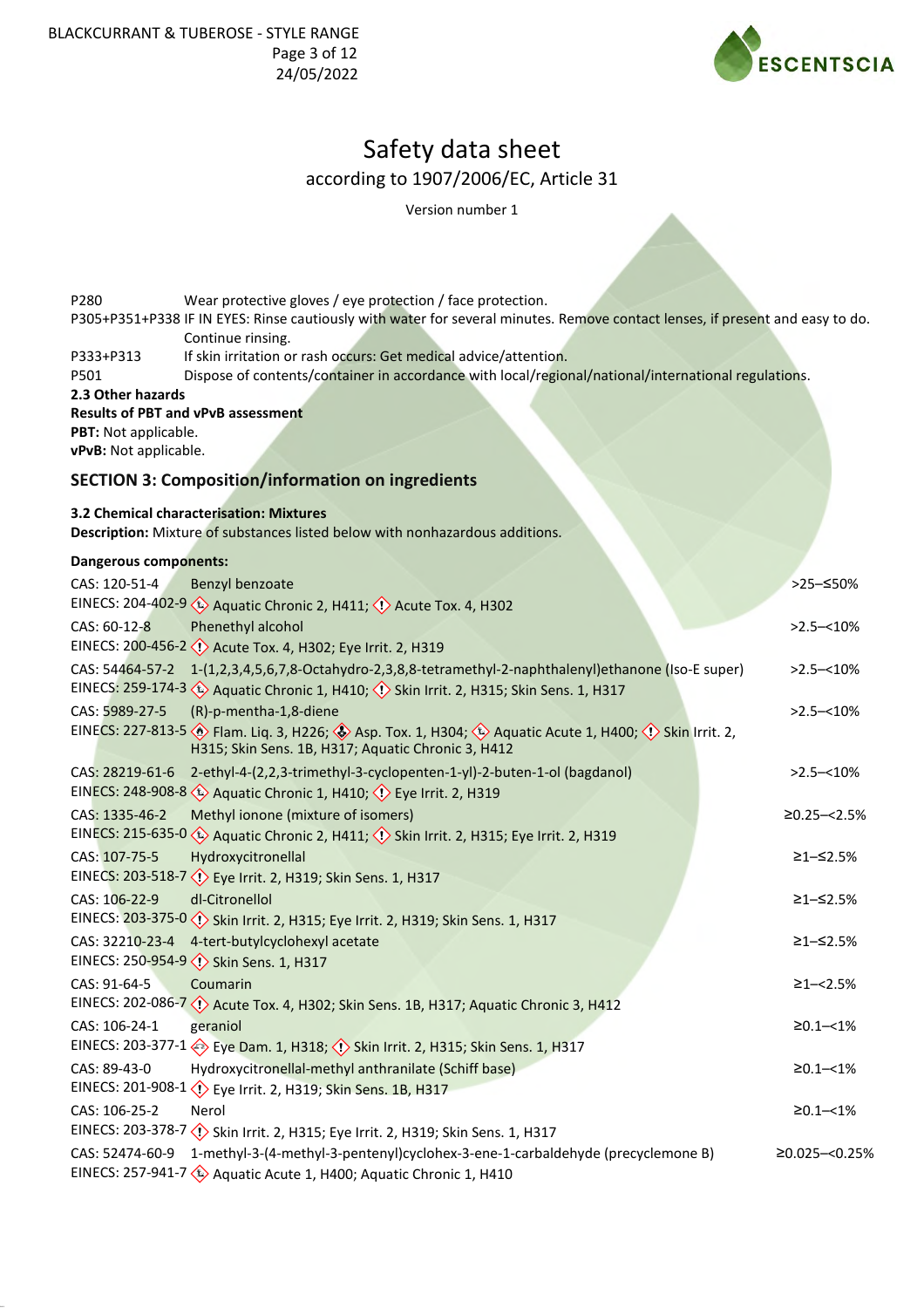

Version number 1

| CAS: 32388-55-9                                        | Acetl cedrene (Vertofix)                                                                                                                                             | $≥0.1 - <0.25%$     |  |  |
|--------------------------------------------------------|----------------------------------------------------------------------------------------------------------------------------------------------------------------------|---------------------|--|--|
|                                                        | EINECS: 251-020-3 $\leftrightarrow$ Aquatic Acute 1, H400; Aquatic Chronic 1, H410; $\leftrightarrow$ Skin Sens. 1, H317                                             |                     |  |  |
| CAS: 127-91-3                                          | beta-Pinene                                                                                                                                                          | $≥0.1 - <0.25%$     |  |  |
|                                                        | EINECS: 204-872-5 > Flam. Liq. 3, H226; > Asp. Tox. 1, H304; > Aquatic Acute 1, H400; Aquatic Chronic 1,<br>H410; <>> Skin Irrit. 2, H315; Skin Sens. 1, H317        |                     |  |  |
| CAS: 78-70-6                                           | Linalool                                                                                                                                                             | $\geq 0.1 - 1\%$    |  |  |
|                                                        | EINECS: 201-134-4 <>> <>> Skin Sens. 1B, H317                                                                                                                        |                     |  |  |
| CAS: 68039-49-6                                        | 2,4-Dimethyl-3-cyclohexen-1-carboxaldehyde (Hivertal)                                                                                                                | $≥0.1 - <0.25%$     |  |  |
|                                                        | EINECS: 268-264-1 < <a> Aquatic Chronic 2, H411; <a> <a> <a> Skin Irrit. 2, H315; Skin Sens. 1, H317</a></a></a></a>                                                 |                     |  |  |
| CAS: 122-40-7                                          | alpha-Amylcinnamaldehyde                                                                                                                                             | $≥0.1 - <0.25%$     |  |  |
|                                                        | EINECS: 204-541-5 $\leftrightarrow$ Aquatic Acute 1, H400; Aquatic Chronic 2, H411; $\leftrightarrow$ Skin Sens. 1, H317                                             |                     |  |  |
| CAS: 142-19-8                                          | allyl heptanoate                                                                                                                                                     | < 0.25%             |  |  |
|                                                        | EINECS: 205-527-1 $\leftrightarrow$ Acute Tox. 3, H301; Acute Tox. 3, H311; $\leftrightarrow$ Aquatic Acute 1, H400; Aquatic Chronic 3,<br>H412                      |                     |  |  |
| CAS: 2705-87-5                                         | Allyl cyclohexanepropionate                                                                                                                                          | $≥0.1 - <0.25%$     |  |  |
|                                                        | EINECS: 220-292-5 (2) Aquatic Acute 1, H400; Aquatic Chronic 1, H410; (1) Acute Tox. 4, H302; Acute Tox. 4,<br>H312; Acute Tox. 4, H332; Skin Sens. 1, H317          |                     |  |  |
| CAS: 5595-79-9                                         | 2-Ethoxy-4-(methoxymethyl)phenol                                                                                                                                     | $\geq 0.1 - 1\%$    |  |  |
|                                                        | Acute Tox. 4, H302; Skin Sens. 1, H317                                                                                                                               |                     |  |  |
| CAS: 57378-68-4                                        | delta-1-(2,6,6-Trimethyl-3-cyclohexen-1-yl)-2-buten-1-one                                                                                                            | $≥0.1 - <0.25%$     |  |  |
|                                                        | EINECS: 260-709-8 $\leftrightarrow$ Aquatic Acute 1, H400; Aquatic Chronic 1, H410; $\leftrightarrow$ Acute Tox. 4, H302; Skin Irrit. 2,<br>H315; Skin Sens. 1, H317 |                     |  |  |
| CAS: 67634-15-5                                        | alpha, alpha-Dimethyl-p-ethylphenylpropanal (floralozone)                                                                                                            | $≥0.1 - <0.25%$     |  |  |
|                                                        | EINECS: 266-819-2 $\leftrightarrow$ Aquatic Acute 1, H400; Aquatic Chronic 2, H411; $\leftrightarrow$ Skin Irrit. 2, H315; Skin Sens. 1B,<br>H317                    |                     |  |  |
| CAS: 97-54-1                                           | isoeugenol                                                                                                                                                           | $\geq 0.01 - 0.1\%$ |  |  |
|                                                        | EINECS: 202-590-7 <>>> Acute Tox. 4, H302; Acute Tox. 4, H312; Acute Tox. 4, H332; Skin Irrit. 2, H315; Eye Irrit.<br>2, H319; Skin Sens. 1A, H317; STOT SE 3, H335  |                     |  |  |
|                                                        | Specific concentration limit: Skin Sens. 1A; H317: C ≥ 0.01 %                                                                                                        |                     |  |  |
|                                                        | Regulation (EC) No 648/2004 on detergents / Labelling for contents                                                                                                   |                     |  |  |
| CINNAMAL, ISOEUGENOL, eugenol)                         | perfumes (BENZYL BENZOATE, (R)-p-mentha-1,8-diene, hydroxycitronellal, citronellol, coumarine, geraniol, linalool, AMYL                                              |                     |  |  |
|                                                        | Additional information: For the wording of the listed hazard phrases refer to section 16.                                                                            |                     |  |  |
|                                                        | <b>SECTION 4: First aid measures</b>                                                                                                                                 |                     |  |  |
|                                                        | 4.1 Description of first aid measures                                                                                                                                |                     |  |  |
| <b>General information:</b>                            |                                                                                                                                                                      |                     |  |  |
| Immediately remove any clothing soiled by the product. |                                                                                                                                                                      |                     |  |  |
|                                                        | Take affected persons out into the fresh air.                                                                                                                        |                     |  |  |
| <b>After inhalation:</b>                               | Supply fresh air and to be sure call for a doctor.                                                                                                                   |                     |  |  |
|                                                        |                                                                                                                                                                      |                     |  |  |

In case of unconsciousness place patient stably in side position for transportation.

## **After skin contact:**

Immediately wash with water and soap and rinse thoroughly.

If skin irritation continues, consult a doctor.

#### **After eye contact:**

Rinse opened eye for several minutes under running water. If symptoms persist, consult a doctor.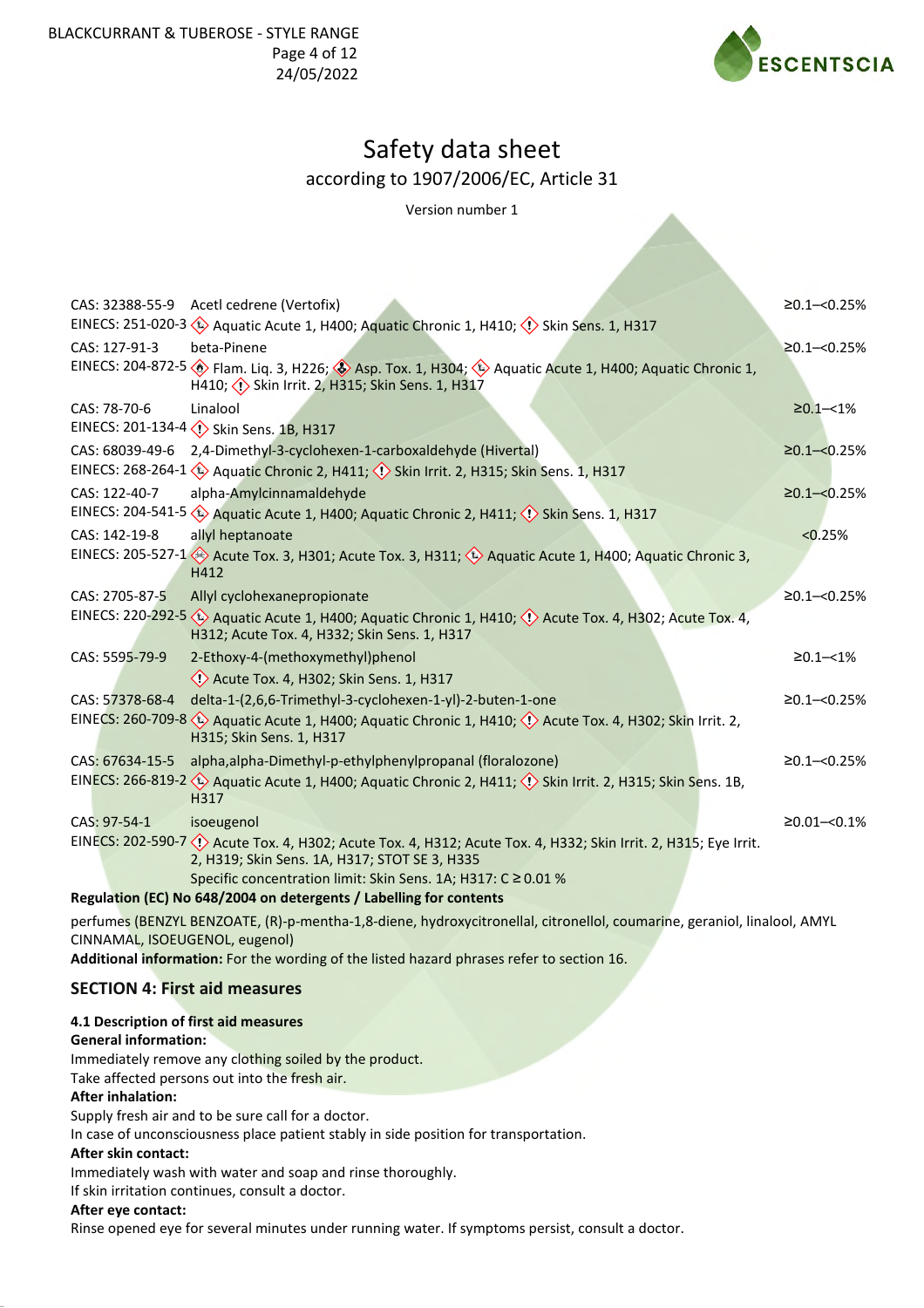BLACKCURRANT & TUBEROSE - STYLE RANGE Page 5 of 12 24/05/2022



# Safety data sheet according to 1907/2006/EC, Article 31

Version number 1

Rinse opened eye for several minutes under running water. **After swallowing:** If symptoms persist consult doctor. A person vomiting while laying on their back should be turned onto their side. Seek immediate medical advice. **4.2 Most important symptoms and effects, both acute and delayed** No further relevant information available. **4.3 Indication of any immediate medical attention and special treatment needed** No further relevant information available. **SECTION 5: Firefighting measures 5.1 Extinguishing media Suitable extinguishing agents:** CO2, powder or water spray. Fight larger fires with water spray or alcohol resistant foam. Use fire extinguishing methods suitable to surrounding conditions. **5.2 Special hazards arising from the substance or mixture** No further relevant information available. **5.3 Advice for firefighters Protective equipment:** No special measures required. **SECTION 6: Accidental release measures 6.1 Personal precautions, protective equipment and emergency procedures** Ensure adequate ventilation Keep away from ignition sources. Wear protective clothing. **6.2 Environmental precautions:** Do not allow product to reach sewage system or any water course. Inform respective authorities in case of seepage into water course or sewage system. Dilute with plenty of water. Do not allow to enter sewers/ surface or ground water. **6.3 Methods and material for containment and cleaning up:** Absorb with liquid-binding material (sand, diatomite, acid binders, universal binders, sawdust). Dispose contaminated material as waste according to item 13. Ensure adequate ventilation. **6.4 Reference to other sections** See Section 7 for information on safe handling. See Section 8 for information on personal protection equipment. See Section 13 for disposal information. **SECTION 7: Handling and storage 7.1 Precautions for safe handling** Keep receptacles tightly sealed. Store in cool, dry place in tightly closed receptacles. Keep away from heat and direct sunlight. Ensure good ventilation/exhaustion at the workplace. Prevent formation of aerosols.

**Information about fire - and explosion protection:** No special measures required.

**7.2 Conditions for safe storage, including any incompatibilities Storage:**

**Requirements to be met by storerooms and receptacles:** Store in a cool location. **Information about storage in one common storage facility:** Store away from foodstuffs.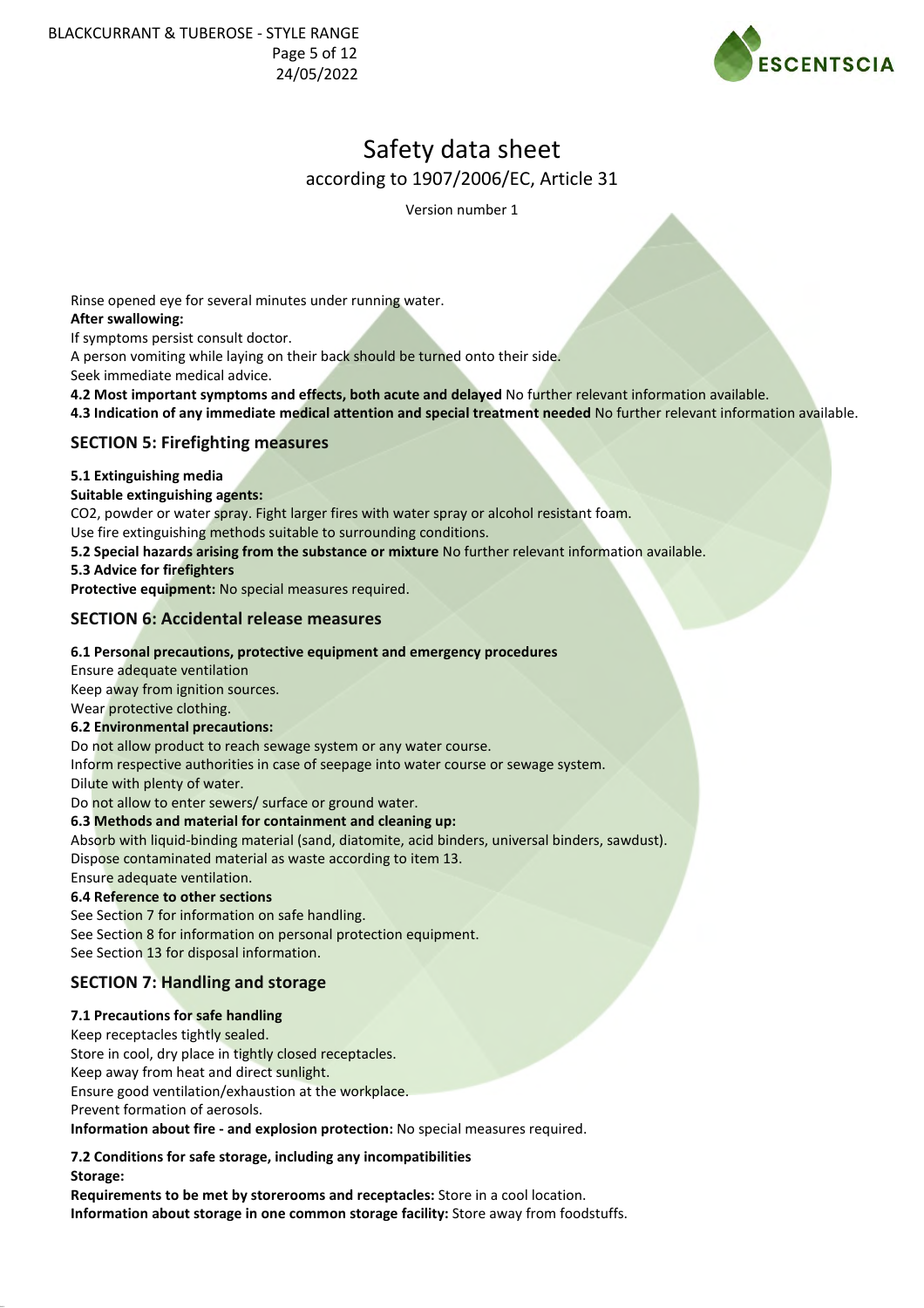BLACKCURRANT & TUBEROSE - STYLE RANGE Page 6 of 12 24/05/2022



# Safety data sheet according to 1907/2006/EC, Article 31

Version number 1

#### **Further information about storage conditions:**

Keep container tightly sealed.

Store receptacle in a well ventilated area.

**7.3 Specific end use(s)** No further relevant information available.

## **SECTION 8: Exposure controls/personal protection**

#### **8.1 Control parameters**

**Additional information about design of technical facilities:** No further data; see item 7.

**Ingredients with limit values that require monitoring at the workplace:**

The product does not contain any relevant quantities of materials with critical values that have to be monitored at the workplace.

**Additional information:** The lists valid during the making were used as basis.

#### **8.2 Exposure controls**

**Personal protective equipment:**

#### **General protective and hygienic measures:**

Keep away from foodstuffs, beverages and feed.

Immediately remove all soiled and contaminated clothing

Wash hands before breaks and at the end of work.

Avoid contact with the eyes and skin.

#### **Respiratory protection:**

In case of brief exposure or low pollution use respiratory filter device. In case of intensive or longer exposure use self-contained respiratory protective device.

## **Protection of hands:**



Protective gloves

The glove material has to be impermeable and resistant to the product/ the substance/ the preparation.

## Due to missing tests no recommendation to the glove material can be given for the product/ the preparation/ the chemical mixture.

Selection of the glove material on consideration of the penetration times, rates of diffusion and the degradation **Material of gloves**

The selection of the suitable gloves does not only depend on the material, but also on further marks of quality and varies from manufacturer to manufacturer. As the product is a preparation of several substances, the resistance of the glove material can not be calculated in advance and has therefore to be checked prior to the application.

#### **Penetration time of glove material**

The exact break through time has to be found out by the manufacturer of the protective gloves and has to be observed. **Eye protection:**



Tightly sealed goggles

# **SECTION 9: Physical and chemical properties**

**9.1 Information on basic physical and chemical properties General Information Appearance: Form:** Oily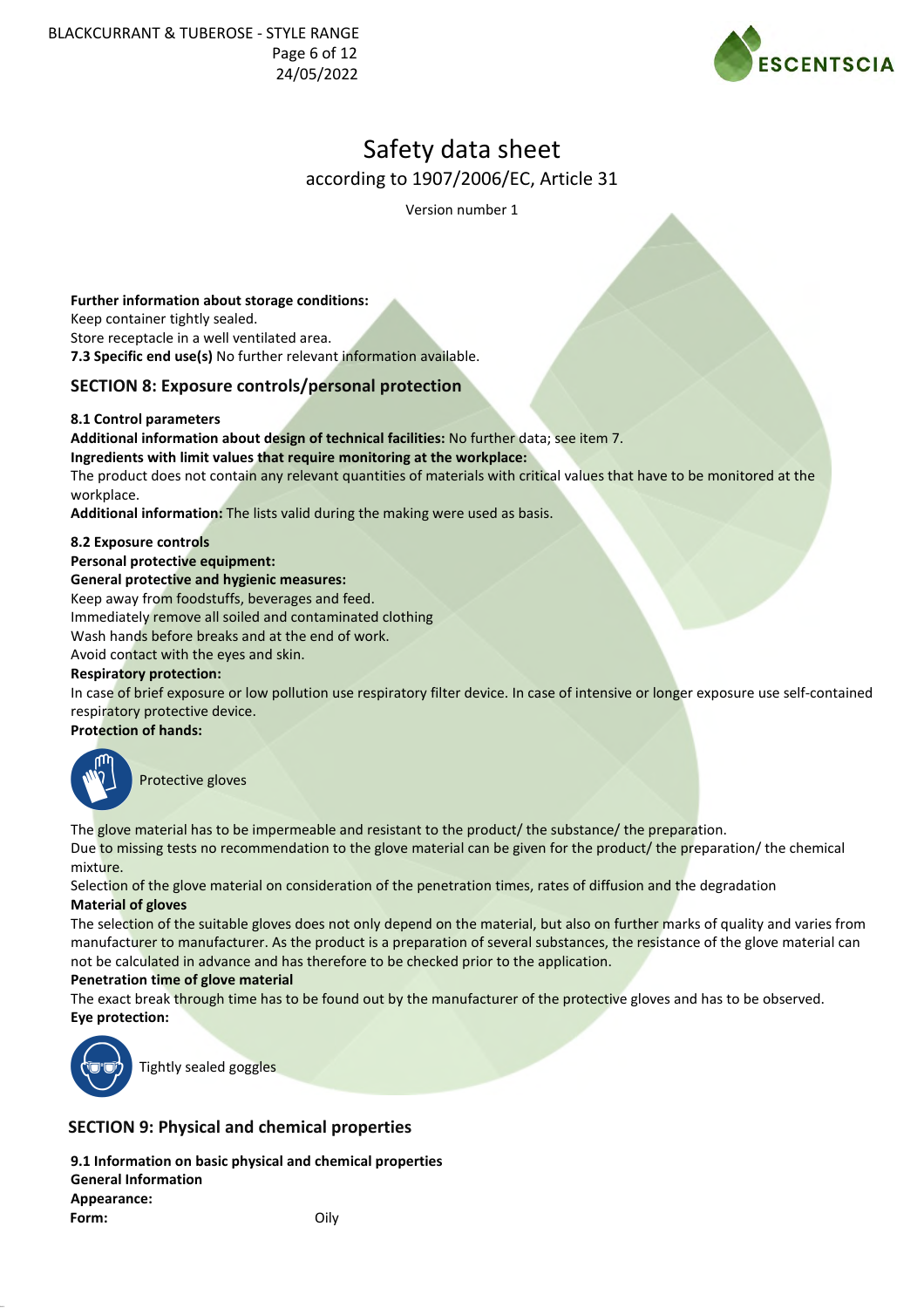BLACKCURRANT & TUBEROSE - STYLE RANGE Page 7 of 12 24/05/2022



# Safety data sheet according to 1907/2006/EC, Article 31

Version number 1

| Colour:<br>Odour:<br><b>Odour threshold:</b>                                                            | Yellow<br>Characteristic<br>Not determined.                              |  |  |
|---------------------------------------------------------------------------------------------------------|--------------------------------------------------------------------------|--|--|
| pH-value:                                                                                               | Mixture is non-soluble (in water).                                       |  |  |
| Change in condition<br><b>Melting point/freezing point:</b><br>Initial boiling point and boiling range: | Undetermined.<br>220 °C (CAS: 60-12-8 Phenethyl alcohol)                 |  |  |
| Flash point:                                                                                            | >70 °C                                                                   |  |  |
| Flammability (solid, gas):                                                                              | Not applicable.                                                          |  |  |
| <b>Decomposition temperature:</b>                                                                       | Not determined.                                                          |  |  |
| <b>Auto-ignition temperature:</b>                                                                       | Product is not selfigniting.                                             |  |  |
| <b>Explosive properties:</b>                                                                            | Product does not present an explosion hazard.                            |  |  |
| <b>Explosion limits:</b><br>Lower:<br>Upper:                                                            | Not determined.<br>Not determined.                                       |  |  |
| Vapour pressure at 156 °C:                                                                              | 6 hPa (CAS: 120-51-4 Benzyl benzoate)                                    |  |  |
| Density:<br><b>Relative density</b><br><b>Vapour density</b><br><b>Evaporation rate</b>                 | Not determined.<br>Not determined.<br>Not determined.<br>Not determined. |  |  |
| Solubility in / Miscibility with<br>water:<br>alcohols:                                                 | Insoluble.<br>Partly miscible.                                           |  |  |
| Partition coefficient: n-octanol/water: Not determined.                                                 |                                                                          |  |  |
| <b>Viscosity:</b><br><b>Dynamic:</b><br>Kinematic:                                                      | Not determined.<br>Not determined.                                       |  |  |
| <b>Solvent content:</b><br><b>Organic solvents:</b><br>VOC (EC)                                         | 4.1%<br>4.12%                                                            |  |  |
| Solids content:                                                                                         | 40.6%                                                                    |  |  |
| 9.2 Other information                                                                                   | No further relevant information available.                               |  |  |
|                                                                                                         |                                                                          |  |  |

## **SECTION 10: Stability and reactivity**

**10.1 Reactivity** No further relevant information available.

**10.2 Chemical stability**

**Thermal decomposition / conditions to be avoided:** No decomposition if used and stored according to specifications.

**10.3 Possibility of hazardous reactions** No dangerous reactions known.

**10.4 Conditions to avoid** No further relevant information available.

**10.5 Incompatible materials:** No further relevant information available.

**10.6 Hazardous decomposition products:** No dangerous decomposition products known.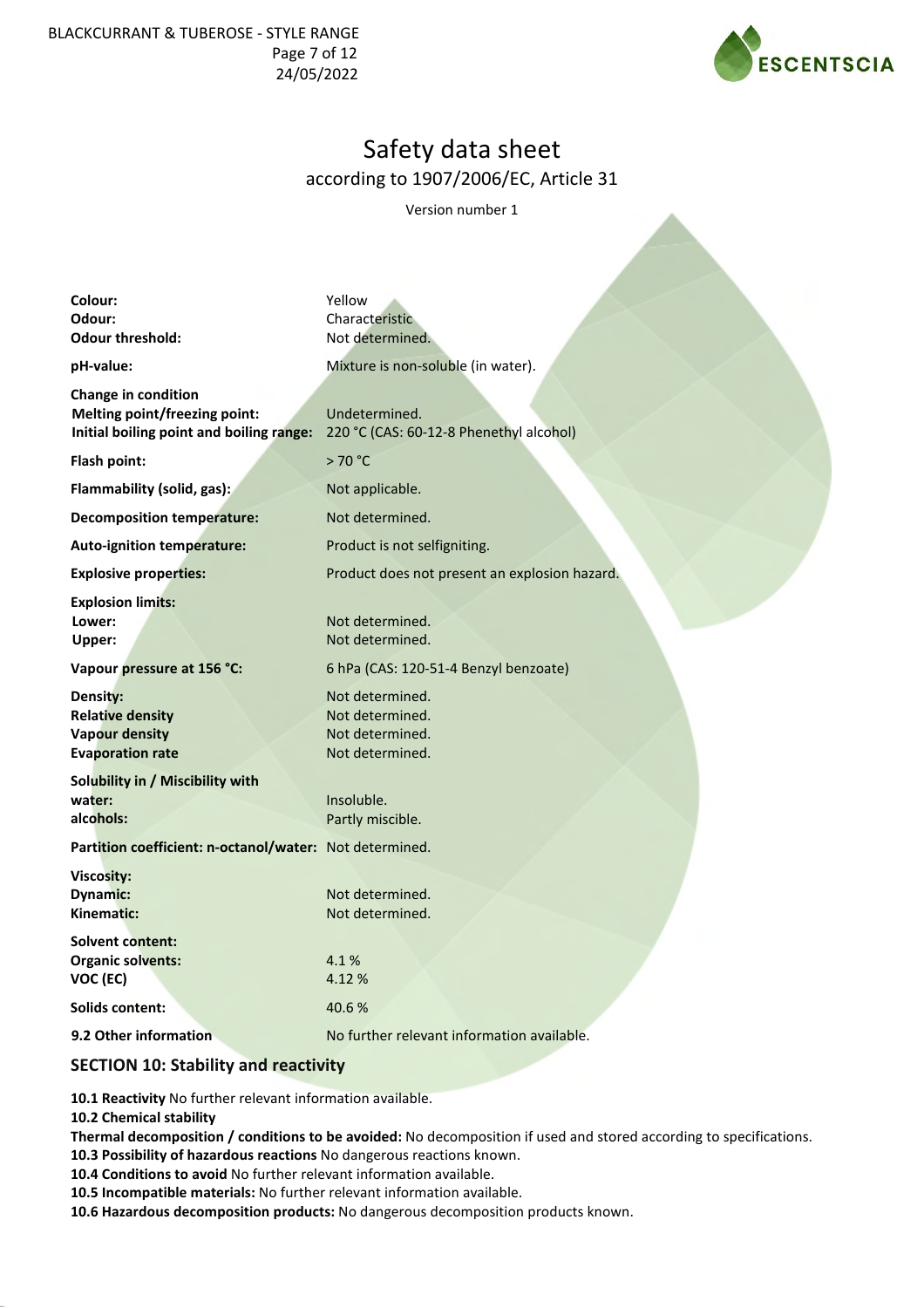BLACKCURRANT & TUBEROSE - STYLE RANGE Page 8 of 12 24/05/2022



# Safety data sheet according to 1907/2006/EC, Article 31

Version number 1

# **SECTION 11: Toxicological information**

## **11.1 Information on toxicological effects**

Causes skin irritation.

**Serious eye damage/irritation** Causes serious eye irritation. **Respiratory or skin sensitisation** May cause an allergic skin reaction. **Additional toxicological information:**

**Acute toxicity** Based on available data, the classification criteria are not met. **LD/LC50 values relevant for classification: ATE (Acute Toxicity Estimates)** Oral LD50 3,302 mg/kg Dermal LD50 300,000 mg/kg **CAS: 120-51-4 Benzyl benzoate** Oral LD50 1,700 mg/kg Dermal LD50 4,000 mg/kg **CAS: 60-12-8 Phenethyl alcohol** Oral LD50 1,790 mg/kg Dermal LD50 790 mg/kg **CAS: 5989-27-5 (R)-p-mentha-1,8-diene** Oral LD50 4,400 mg/kg **CAS: 106-22-9 dl-Citronellol** Oral LD50 3,450 mg/kg Dermal LD50 2,650 mg/kg **CAS: 32210-23-4 4-tert-butylcyclohexyl acetate** Oral LD50 5,000 mg/kg **CAS: 91-64-5 Coumarin** Oral LD50 293 mg/kg **CAS: 78-70-6 Linalool** Oral LD50 2,790 mg/kg Dermal LD50 5,610 mg/kg **CAS: 97-54-1 isoeugenol** Oral LD50 1,560 mg/kg **Primary irritant effect: Skin corrosion/irritation**

**CMR effects (carcinogenity, mutagenicity and toxicity for reproduction)**

**Carcinogenicity** Based on available data, the classification criteria are not met. **Reproductive toxicity** Based on available data, the classification criteria are not met. **STOT-single exposure** Based on available data, the classification criteria are not met. **STOT-repeated exposure** Based on available data, the classification criteria are not met.

**Aspiration hazard** Based on available data, the classification criteria are not met.

**Germ cell mutagenicity** Based on available data, the classification criteria are not met.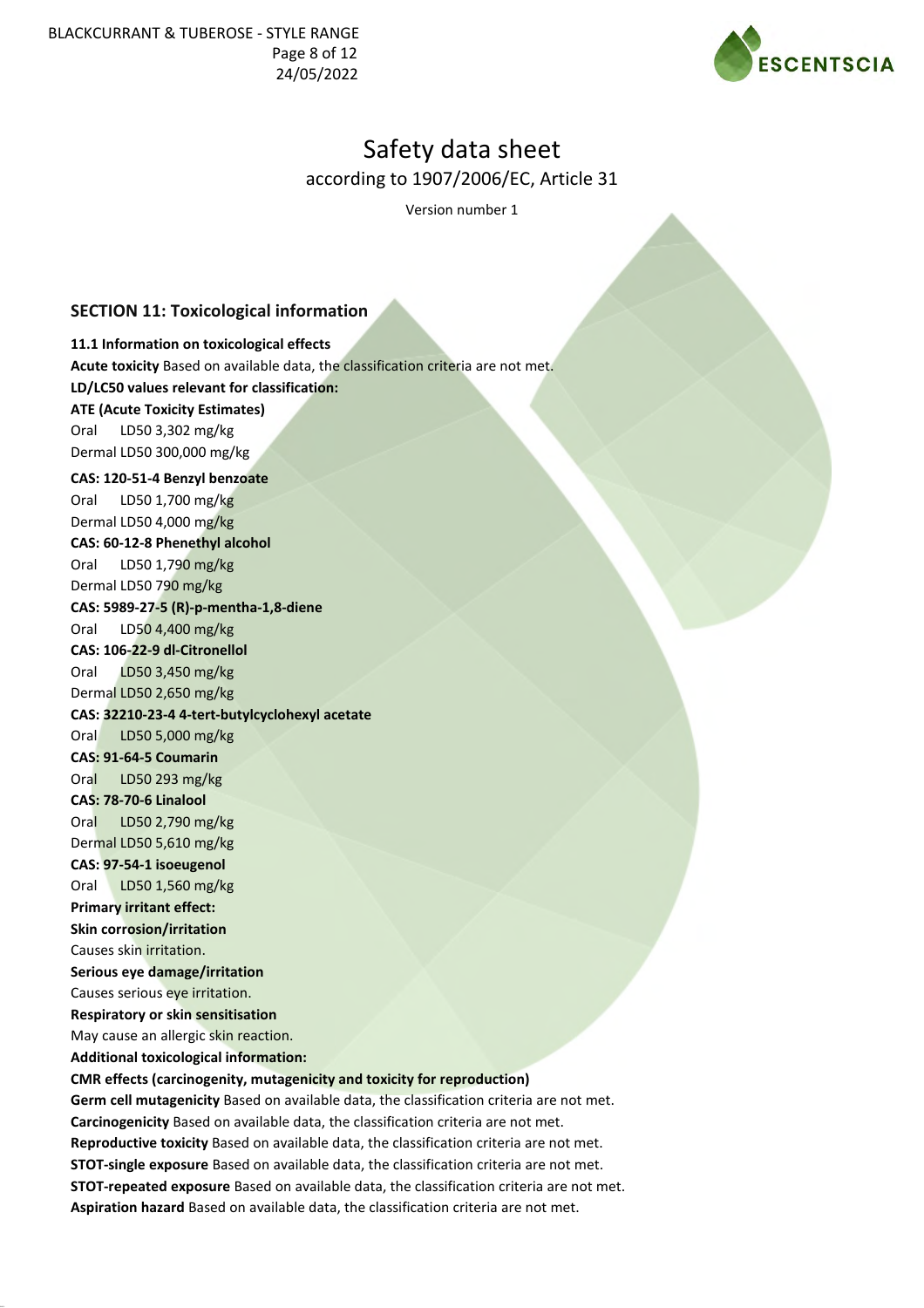

Version number 1

# **SECTION 12: Ecological information**

#### **12.1 Toxicity**

**Aquatic toxicity:** No further relevant information available.

**12.2 Persistence and degradability** No further relevant information available.

**12.3 Bioaccumulative potential** No further relevant information available.

**12.4 Mobility in soil** No further relevant information available.

**Ecotoxical effects:**

**Remark:** Toxic for fish

# **Additional ecological information:**

#### **General notes:**

Water hazard class 2 (German Regulation) (Self-assessment): hazardous for water Do not allow product to reach ground water, water course or sewage system. Danger to drinking water if even small quantities leak into the ground. Also poisonous for fish and plankton in water bodies.

Toxic for aquatic organisms

**12.5 Results of PBT and vPvB assessment**

**PBT:** Not applicable.

**vPvB:** Not applicable.

**12.6 Other adverse effects** No further relevant information available.

# **SECTION 13: Disposal considerations**

#### **13.1 Waste treatment methods**

**Recommendation** Must not be disposed together with household garbage. Do not allow product to reach sewage system.

**Uncleaned packaging: Recommendation:** Disposal must be made according to official regulations. **Recommended cleansing agents:** Water, if necessary together with cleansing agents.

# **SECTION 14: Transport information**

**14.1 UN-Number ADR, IMDG, IATA** UN3082 **14.2 UN proper shipping name**

**14.3 Transport hazard class(es)**

**ADR, IMDG, IATA**

 $\langle \mathbf{d} \mathbf{h} \rangle$ 

**Label** 9 **14.4 Packing group ADR, IMDG, IATA** III

**ADR** 3082 ENVIRONMENTALLY HAZARDOUS SUBSTANCE, LIQUID, N.O.S. (Benzyl benzoate, DIPENTENE) **IMDG** ENVIRONMENTALLY HAZARDOUS SUBSTANCE, LIQUID, N.O.S. (Benzyl benzoate, DIPENTENE), MARINE POLLUTANT **IATA** Environmentally hazardous substance, liquid, n.o.s. (Benzyl benzoate, DIPENTENE)

**Class** 9 Miscellaneous dangerous substances and articles.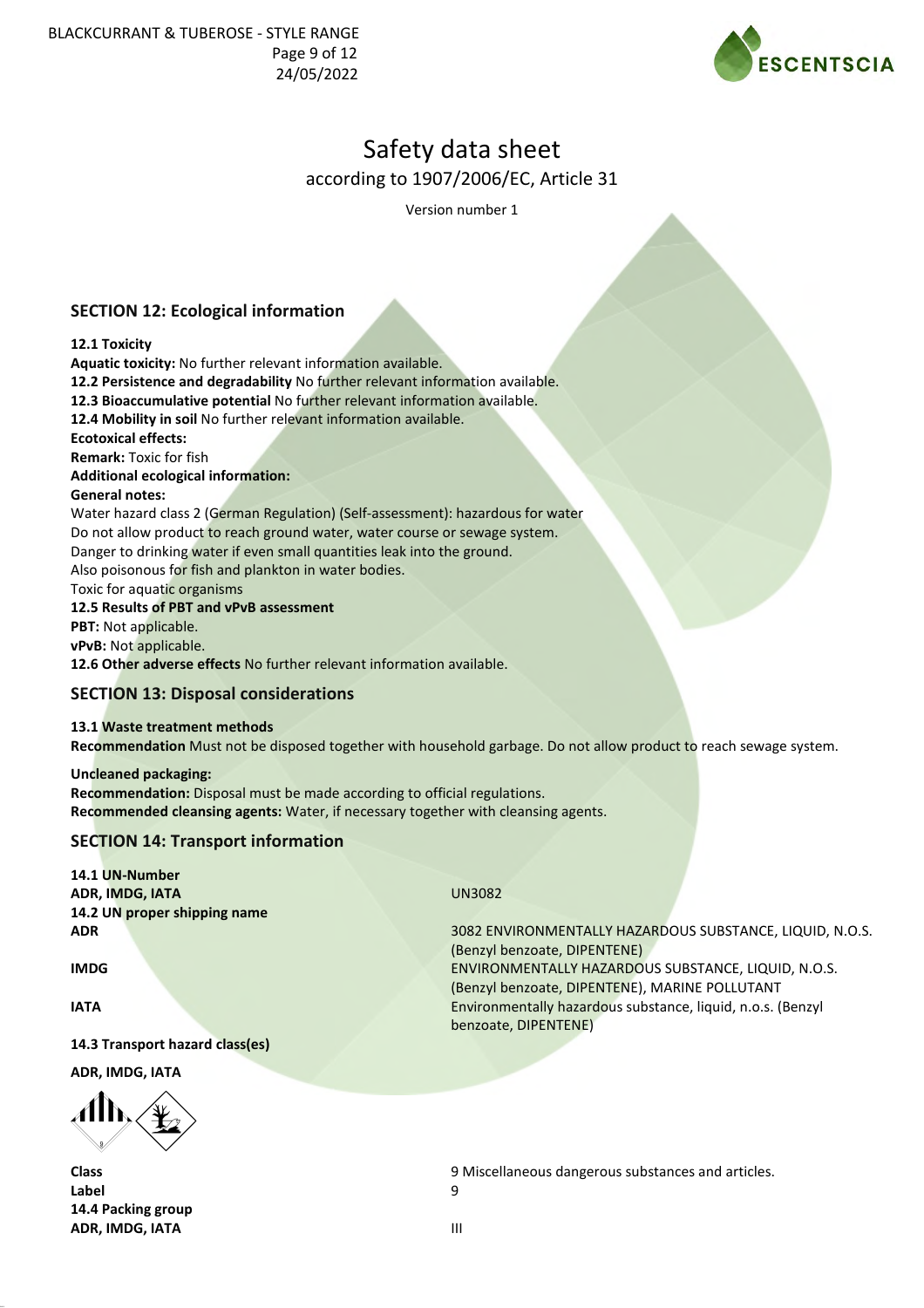BLACKCURRANT & TUBEROSE - STYLE RANGE Page 10 of 12 24/05/2022



# Safety data sheet according to 1907/2006/EC, Article 31

Version number 1

| <b>14.5 Environmental hazards:</b>                         |                                                           |  |  |  |  |
|------------------------------------------------------------|-----------------------------------------------------------|--|--|--|--|
| <b>Marine pollutant:</b>                                   | Symbol (fish and tree)                                    |  |  |  |  |
| <b>Special marking (ADR):</b>                              | Symbol (fish and tree)                                    |  |  |  |  |
| <b>Special marking (IATA):</b>                             | Symbol (fish and tree)                                    |  |  |  |  |
| 14.6 Special precautions for user                          | Warning: Miscellaneous dangerous substances and articles. |  |  |  |  |
| Hazard identification number (Kemler code):                | 90                                                        |  |  |  |  |
| <b>EMS Number:</b>                                         | $F-A, S-F$                                                |  |  |  |  |
| <b>Stowage Category</b>                                    | $\overline{A}$                                            |  |  |  |  |
| 14.7 Transport in bulk according to Annex II of Marpol and |                                                           |  |  |  |  |
| the IBC Code                                               | Not applicable.                                           |  |  |  |  |
| Transport/Additional information:                          |                                                           |  |  |  |  |
| <b>ADR</b>                                                 |                                                           |  |  |  |  |
| Limited quantities (LQ)                                    | 5L                                                        |  |  |  |  |
| <b>Excepted quantities (EQ)</b>                            | Code: E1                                                  |  |  |  |  |
|                                                            | Maximum net quantity per inner packaging: 30 ml           |  |  |  |  |
|                                                            | Maximum net quantity per outer packaging: 1000 ml         |  |  |  |  |
| <b>Transport category</b>                                  | 3                                                         |  |  |  |  |
| <b>Tunnel restriction code</b>                             | $(-)$                                                     |  |  |  |  |
| <b>IMDG</b>                                                |                                                           |  |  |  |  |
| Limited quantities (LQ)                                    | 5L                                                        |  |  |  |  |
| <b>Excepted quantities (EQ)</b>                            | Code: E1                                                  |  |  |  |  |
|                                                            | Maximum net quantity per inner packaging: 30 ml           |  |  |  |  |
|                                                            | Maximum net quantity per outer packaging: 1000 ml         |  |  |  |  |
| <b>UN "Model Regulation":</b>                              | UN 3082 ENVIRONMENTALLY HAZARDOUS SUBSTANCE, LIQUID,      |  |  |  |  |
|                                                            | N.O.S. (BENZYL BENZOATE, DIPENTENE), 9, III               |  |  |  |  |
| $C$ E $C$ TI $O$ NI 4 E. Deculatem:                        |                                                           |  |  |  |  |

# **SECTION 15: Regulatory information**

**15.1 Safety, health and environmental regulations/legislation specific for the substance or mixture Labelling according to Regulation (EC) No 1272/2008** The product is classified and labelled according to the GB CLP regulation. **Hazard pictograms**



**Signal word** Warning

#### **Hazard-determining components of labelling:**

1-(1,2,3,4,5,6,7,8-Octahydro-2,3,8,8-tetramethyl-2-naphthalenyl)ethanone (Iso-E super) (R)-p-mentha-1,8-diene Hydroxycitronellal dl-Citronellol isoeugenol 4-tert-butylcyclohexyl acetate Coumarin geraniol Hydroxycitronellal-methyl anthranilate (Schiff base) Nerol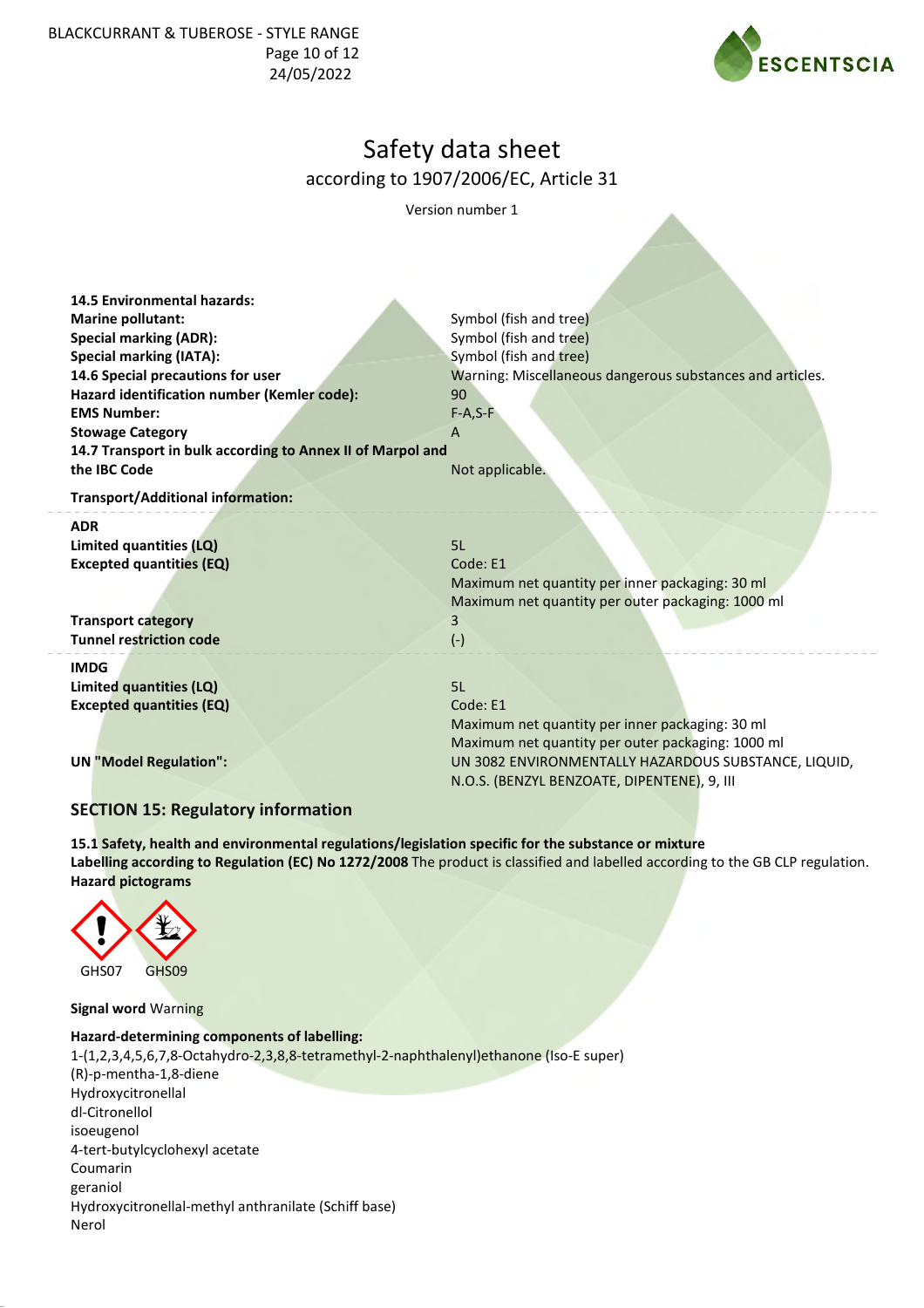BLACKCURRANT & TUBEROSE - STYLE RANGE Page 11 of 12 24/05/2022



# Safety data sheet according to 1907/2006/EC, Article 31

Version number 1

#### **Hazard statements**

H315 Causes skin irritation.

H319 Causes serious eye irritation.

H317 May cause an allergic skin reaction.

H411 Toxic to aquatic life with long lasting effects.

#### **Precautionary statements**

- P101 If medical advice is needed, have product container or label at hand.
- P102 Keep out of reach of children.
- P103 Read carefully and follow all instructions.
- P261 Avoid breathing dust/fume/gas/mist/vapours/spray.
- P273 Avoid release to the environment.
- P280 Wear protective gloves / eye protection / face protection.
- P305+P351+P338 IF IN EYES: Rinse cautiously with water for several minutes. Remove contact lenses, if present and easy to do. Continue rinsing.
- P333+P313 If skin irritation or rash occurs: Get medical advice/attention.
- P501 Dispose of contents/container in accordance with local/regional/national/international regulations.

## **Directive 2012/18/EU**

**Named dangerous substances - ANNEX I** None of the ingredients is listed.

**Seveso category** E2 Hazardous to the Aquatic Environment

**Qualifying quantity (tonnes) for the application of lower-tier requirements** 200 t

**Qualifying quantity (tonnes) for the application of upper-tier requirements** 500 t

**15.2 Chemical safety assessment:** A Chemical Safety Assessment has not been carried out.

# **SECTION 16: Other information**

This information is based on our present knowledge. However, this shall not constitute a guarantee for any specific product features and shall not establish a legally valid contractual relationship.

#### **Relevant phrases**

H226 Flammable liquid and vapour.

H301 Toxic if swallowed.

H302 Harmful if swallowed.

H304 May be fatal if swallowed and enters airways.

H311 Toxic in contact with skin.

- H312 Harmful in contact with skin.
- H315 Causes skin irritation.

H317 May cause an allergic skin reaction.

H318 Causes serious eye damage.

H319 Causes serious eye irritation.

H332 Harmful if inhaled.

H335 May cause respiratory irritation.

H400 Very toxic to aquatic life.

H410 Very toxic to aquatic life with long lasting effects.

H411 Toxic to aquatic life with long lasting effects.

H412 Harmful to aquatic life with long lasting effects.

**Department issuing SDS:** Technical Department **Contact:**

Technical Department msds@escentscia.uk